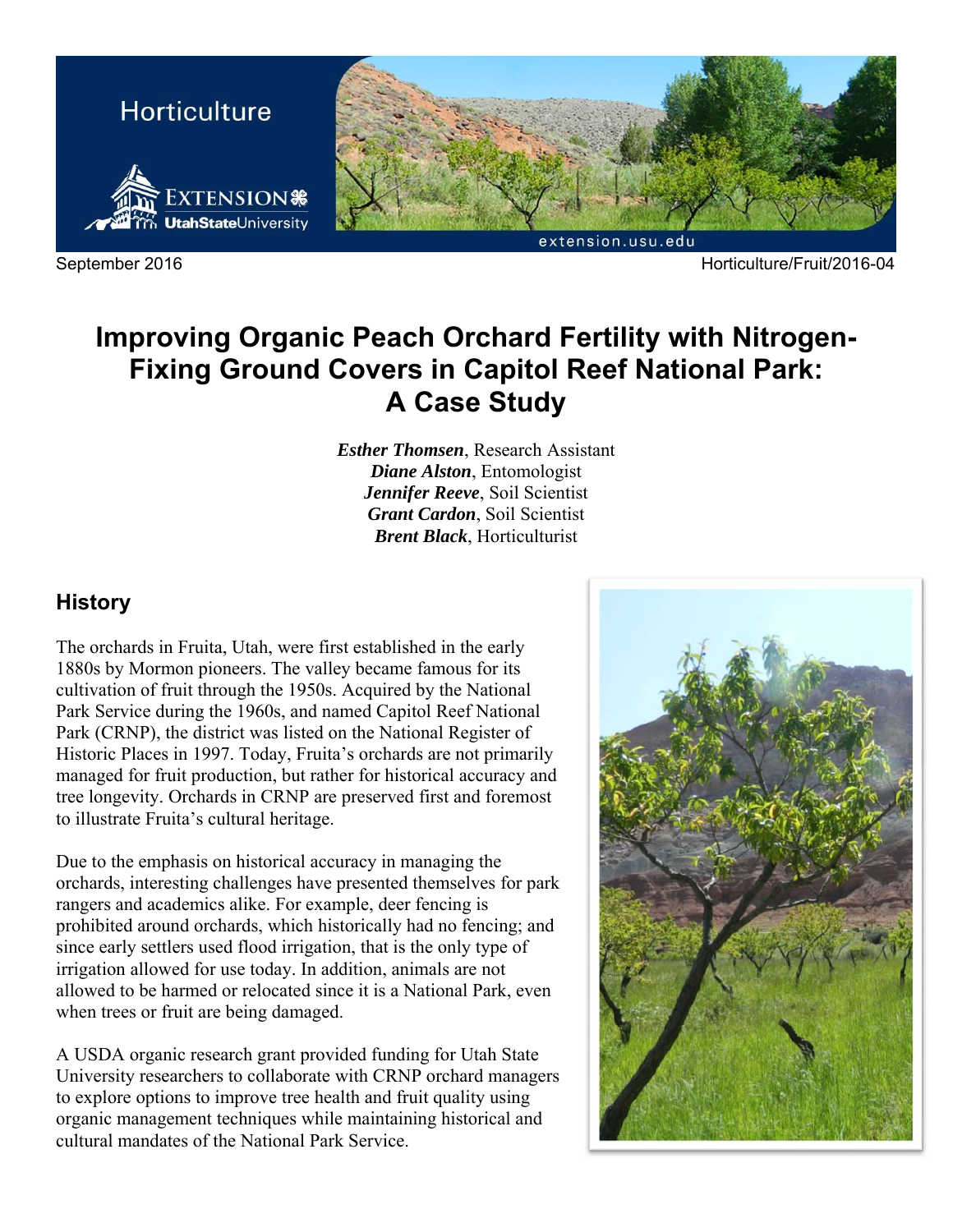# **Project Goals**

One of the ongoing dilemmas for the CRNP orchard manager was providing adequate nutrition to the trees organically with only a small-allotted budget for tree maintenance. Organic fertilizers are not always expensive, however, shipment costs to remote locations can add up. The CRNP orchard manager and the USU research team decided to try nitrogen-fixing legumes on-site to affordably supply some of the nitrogen needs to trees. Alfalfa was chosen, as it is an historic feature of the landscape, hence an approved plant by the park service.

The goals of the team at the Carrell Peach Orchard in CRNP were to:

- 1) Discover how orchard plantings of alfalfa affect soil nitrogen levels and soil quality.
- 2) Assess the interaction and competition between alfalfa, grass, weeds, and peach trees.
- 3) Determine the influence of understory alfalfa plantings on insect and mite populations, both pest and beneficial species.

## **Implementation**

In May 2012, a 25 ft by 92 ft section of the orchard was tilled and planted with alfalfa. Soil and tree leaf tissue samples, vegetation biomass, density and percent cover were taken in early spring and late summer of 2013, 2014 and late spring of 2015. Insect counts were also taken during these times, brushed from peach leaves, swept with a net from the orchard floor, and collected from soil samples via Berlese funnel tests. Test results were compared to samples taken from the control plot in an established perennial grass cover. However, the influence of local wildlife on the alfalfa had not been considered: yellow-bellied marmots heavily grazed the alfalfa. Therefore, in late summer 2013 a third treatment was established, alfalfa inter-seeded into the perennial grass cover using a no-till drill.

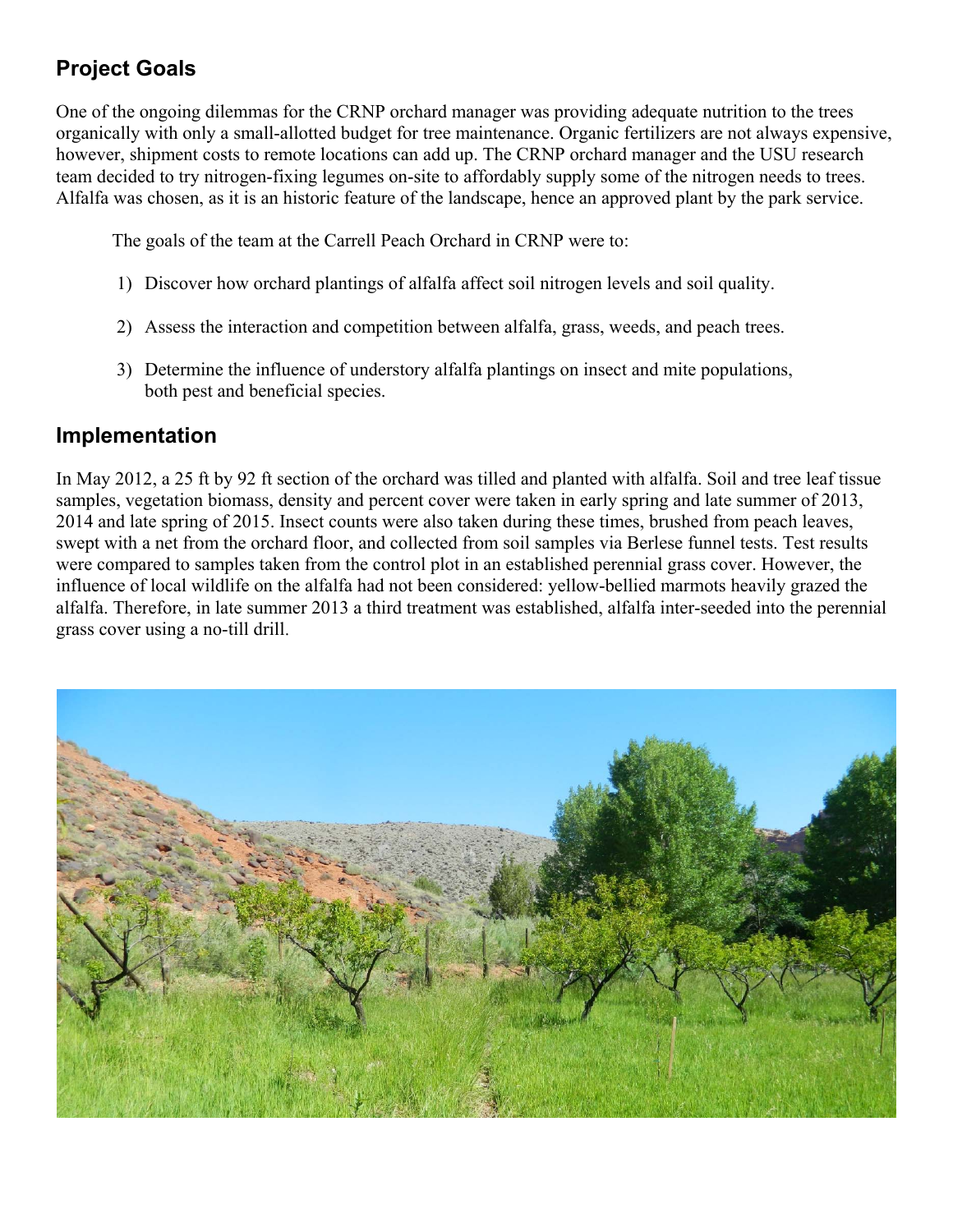# **Results**

#### *Legumes*

The legumes produced more foliage in the inter-seeded (alfalfa-grass) plots where their growth was hidden between tall blades of grass. Otherwise, the yellow-bellied marmots consumed most of the alfalfa plant matter (Figs. 1, 2 and 3).



Figure 1. Average percent plant cover (grass, alfalfa, other, or total) in a 1.5 x 1.5 ft grid placed in four locations in each plot during summer sampling in 2013-2015. Alfalfa plots were seeded in spring 2012, and alfalfa inter-seeded into perennial grass in summer 2013.



Figure 2. Average weight of total vegetation (dried) collected from a 1.5 x 1.5 ft grid placed in four locations in each plot from 2013-2015. Alfalfa plots were seeded in spring 2012, and alfalfa inter-seeded into perennial grass plots in summer 2013.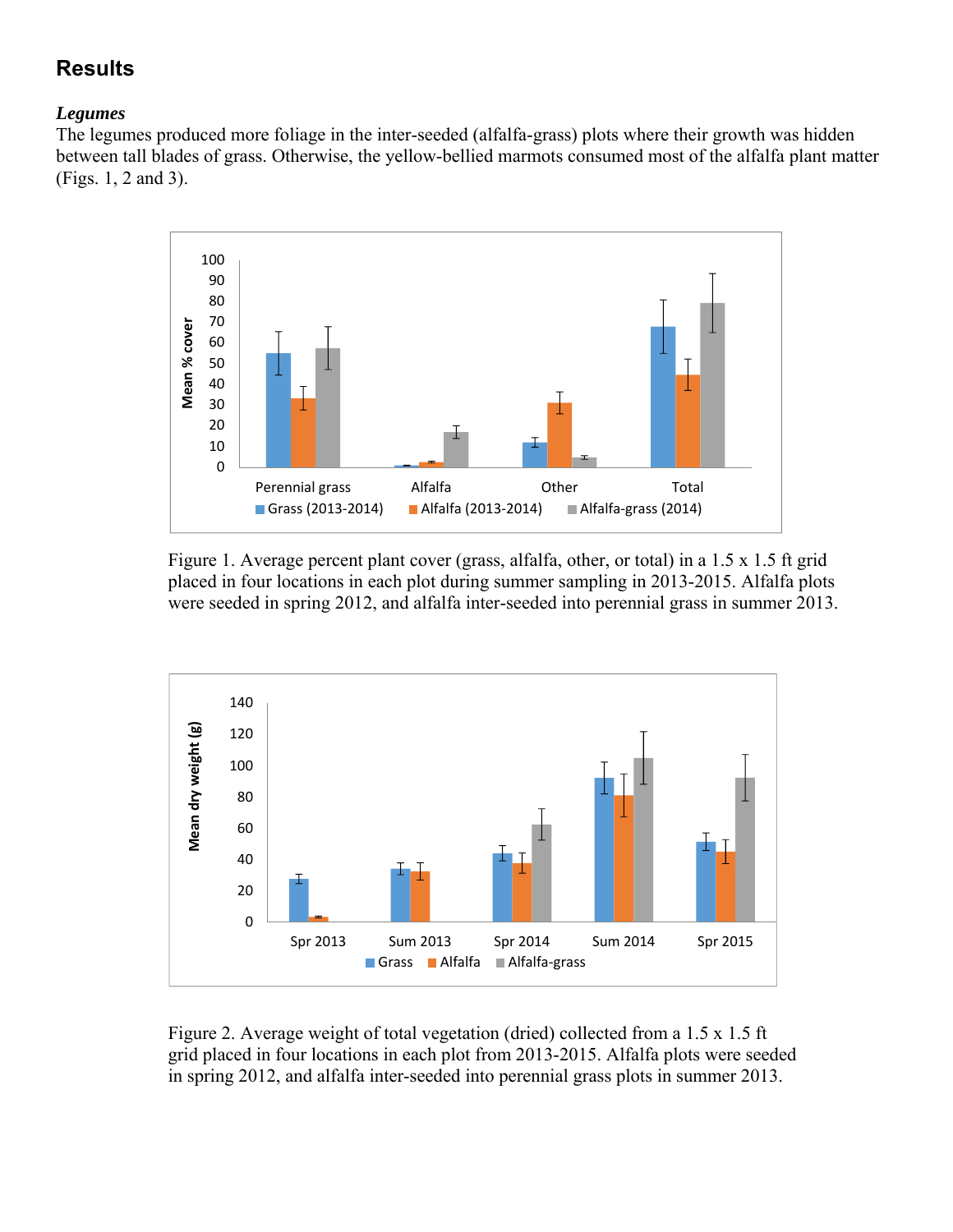

Figure 3. Plant density by species in a 0.5 x 0.5 ft grid placed in eight different locations in each plot during spring sampling in 2013-2015.

#### *Soil Nitrogen*

Total available soil nitrogen is shown in Fig. 4. Despite heavy grazing by marmots in the alfalfa plots, there was still a noticeable increase in soil nitrogen compared to the grass-only plots. This increase in available nitrogen was likely caused by tillage, which released otherwise unavailable nitrogen in the soil through the breakdown of perennial grass roots, clippings and larger soil organisms. By 2014, available soil nitrogen was reduced in the plots on average, but was still greater in the alfalfa and the alfalfa-grass plots than in the perennial grass plots. In June 2015, available nitrogen was low or undetectable, but greatest in the alfalfa-grass treatment. This suggests the potential for inter-seeded legumes to increase soil N even when present in relatively low proportions.



 Figure 4. Available nitrogen (nitrate and ammonium) in ppm in grass, alfalfa and alfalfa-grass plots from 2013-2015.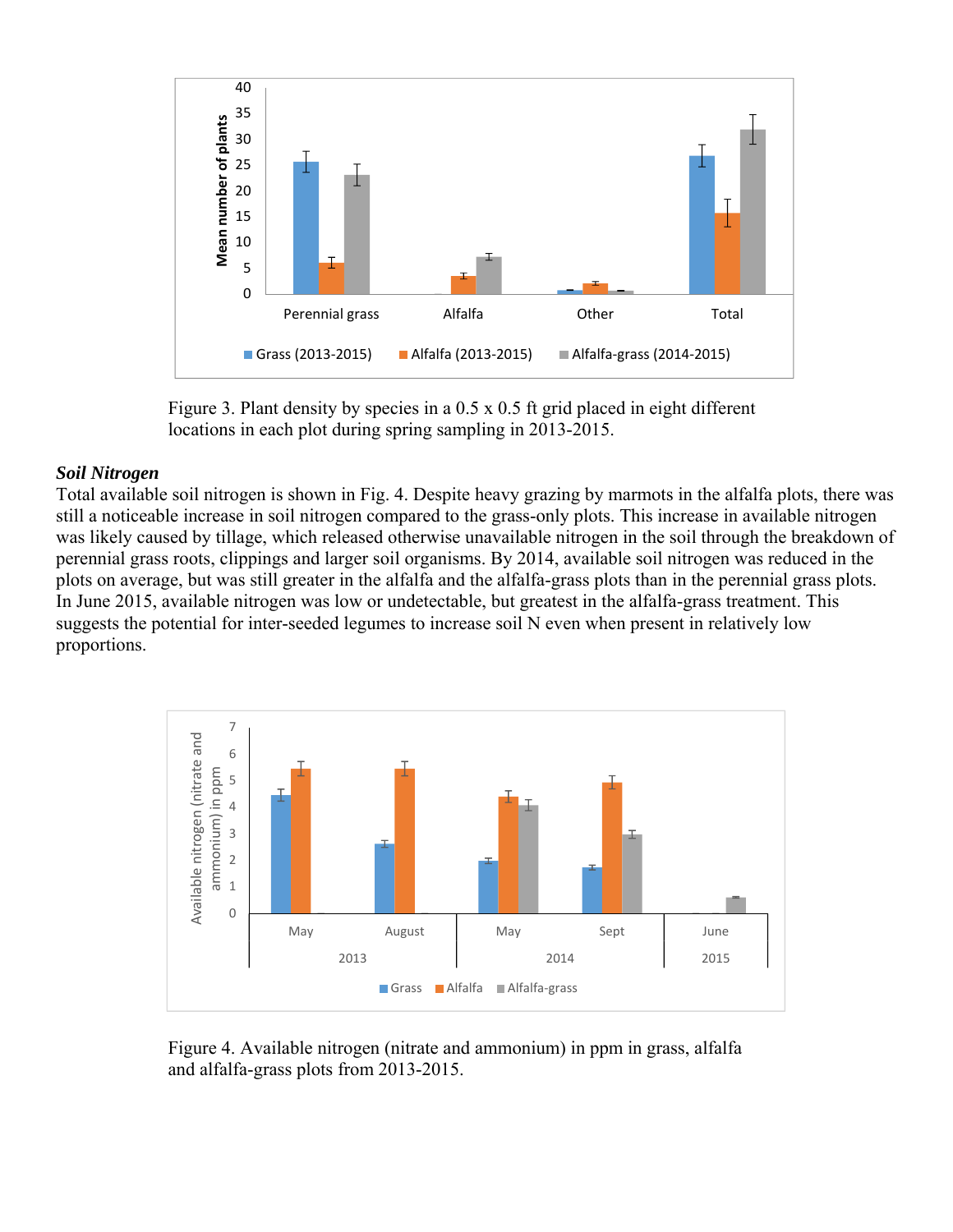#### *Soil Phosphorus*

The effects of ground cover treatments on soil phosphorus are shown in Fig. 5. In the first two years there were marginal to no differences in soil phosphorus; however, by 2015, the alfalfa-grass treatment had significantly less phosphorus. This difference may have been due to greater biomass of alfalfa and grass in the plots, consuming more phosphorus (Figs. 1, 2 and 3). Alternatively, it may have been due to natural variability since this difference was not apparent in other years, however, the inter-seeded alfalfa was not planted until summer of 2013 and may have required some time to influence phosphorus levels.



Figure 5. Phosphorus in ppm for grass, alfalfa and alfalfa-grass plots from 2013-2015.

#### *Leaf Tissue Nutrients*

Leaf tissue test results revealed deficiencies in nitrogen, calcium, iron and manganese in the peach trees of the Carrell orchard (Figs. 6 and 7; minimum normal values shown on the right). The alfalfa plantings were insufficient, at least in the short-term, to alleviate nitrogen deficiency. To resolve the deficiencies in calcium, iron and manganese, foliar sprays would be the best nutritional amendment.



Figure 6. Macronutrient percent levels for peach leaves in the Carrell Orchard, from the alfalfa, grass and alfalfa-grass plots, in May 2014. Minimum normal values are shown on the right. N = nitrogen, P = phosphorus, K = potassium, Mg = magnesium, Ca = calcium, and  $S = \text{suffix}.$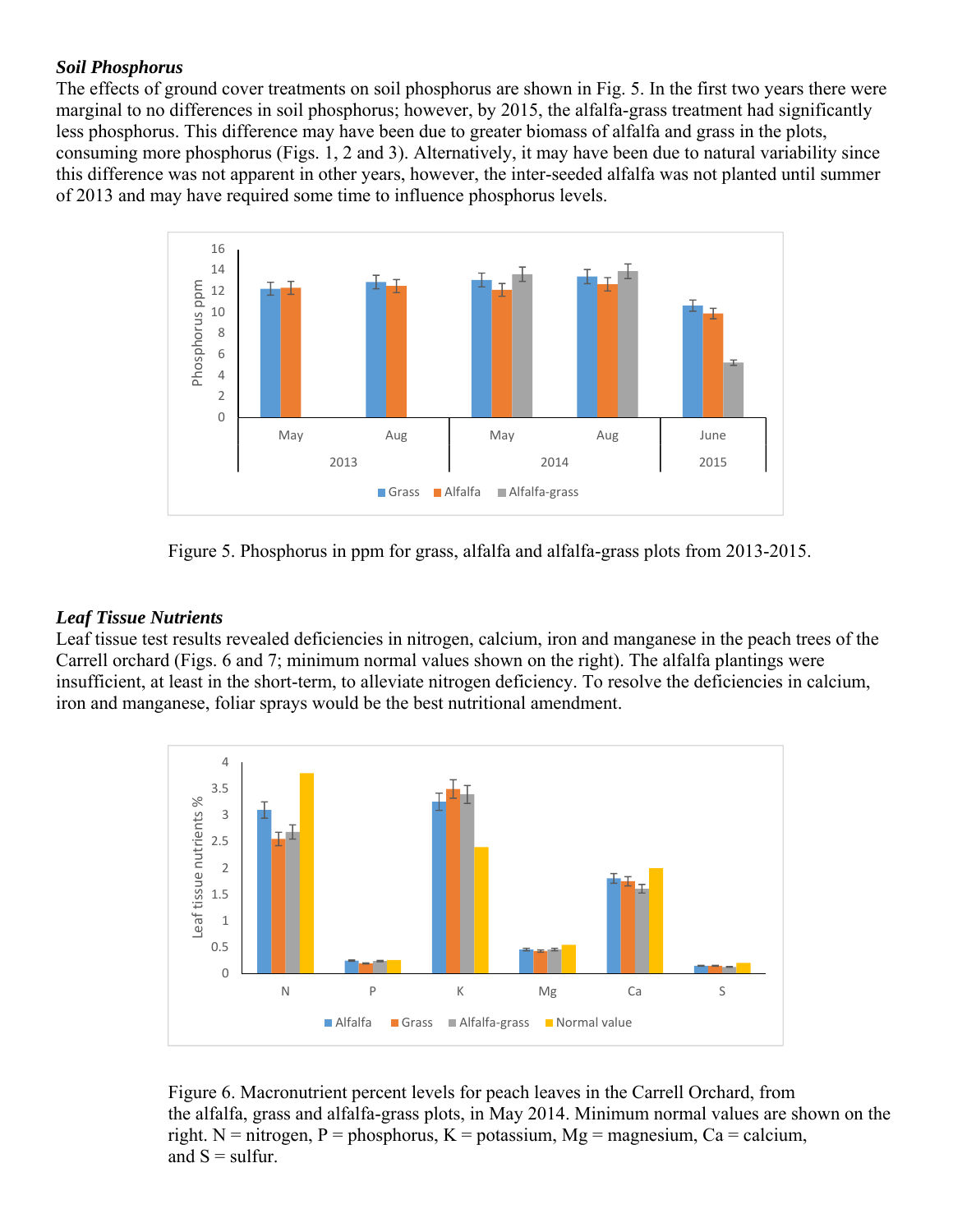

Figure 7. Micronutrient levels in ppm for peach leaves in the Carrell Orchard from the alfalfa, grass and alfalfa-grass plots, in May 2014. Minimum normal values are shown on the right. Fe = iron, Mn – manganese, B = boron, Cu = copper, and Zn = zinc.

#### *Soil Microbial Biomass*

Microbial biomass provides an indication of nutrient retention and turnover in the soil (Fig. 8). In 2013, the tilled alfalfa plots had greater microbial biomass than the grass plots, likely caused by the breakdown of soil aggregates and a release of otherwise unavailable organic matter, nitrate and ammonium. In September 2014, alfalfa-grass plots had significantly higher respiration rates than alfalfa or grass alone. However, by 2015, microbial biomass levels declined substantially in all plots with modestly higher levels in alfalfa-grass plots. Nitrogen fixation by alfalfa in the inter-planted legumes is the likely reason for the increased microbial activity, and indicates the potential for soil health improvements over time.



Figure 8. Microbial biomass measured by substrate-induced respiration in grass, alfalfa and alfalfa grass plots for spring and summer samples from 2013-2015.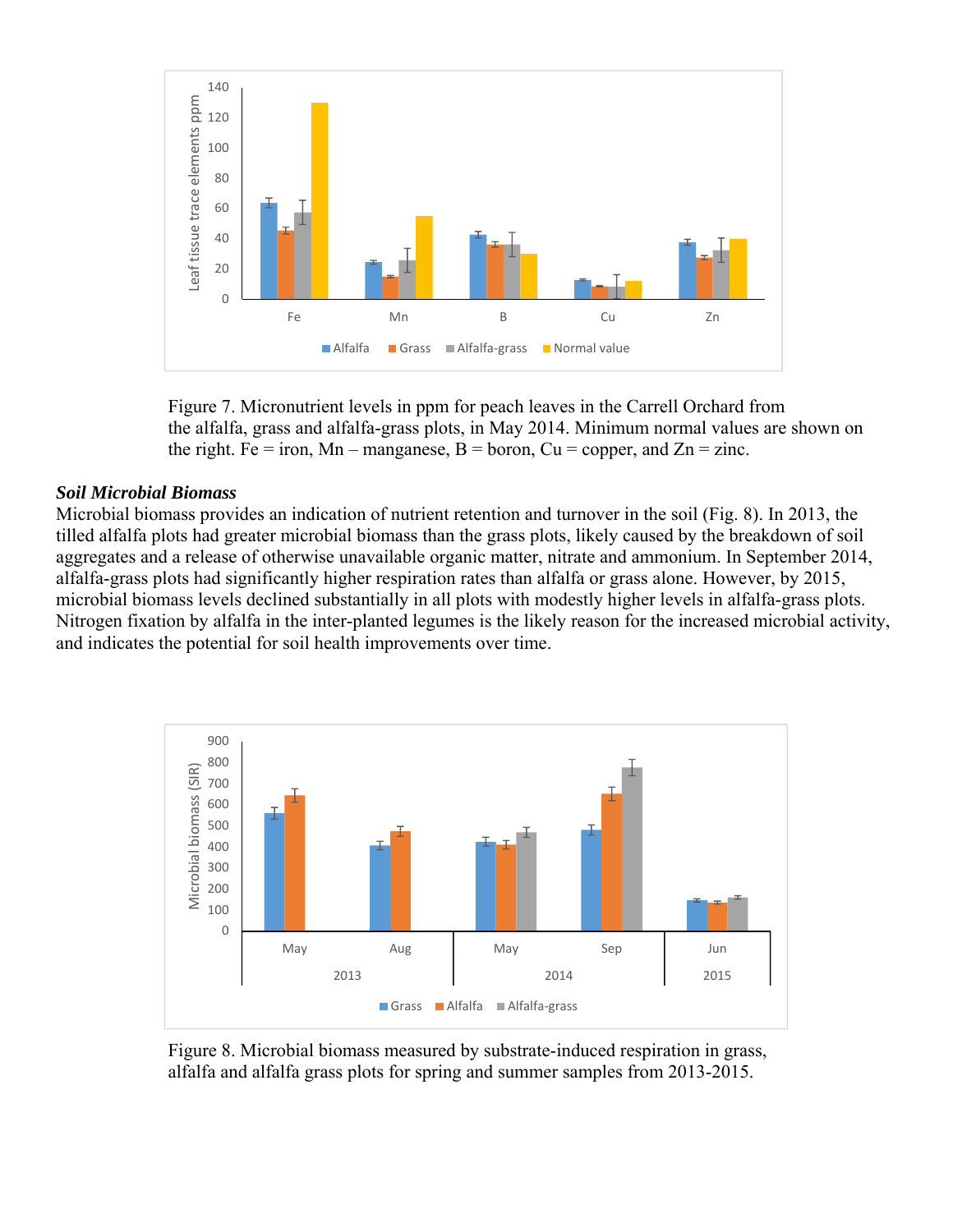#### *Arthropods*

Thrips, spider mites, aphids, and alfalfa weevil larvae were the dominant herbivores (plant-feeders) on ground vegetation, while springtails (collembola) and orbatid and flat mites were the most abundant detritivores (decomposers). There were few differences in arthropod abundance or diversity among the ground cover types; however, arthropod abundance tended to be lowest on ground cover vegetation and peach tree leaves in interplanted alfalfa-grass plots (Figs. 9 and 10). The alfalfa plots had a greater density and diversity of weeds as a result of the tillage activity which may have encouraged a higher abundance of some herbivores and detritivores.



 Figure 9. Arthropod numbers per gram dry weight of ground cover vegetation in the springs of 2013-2015.



Figure 10. Arthropod numbers per 20 peach leaves in the Carrell orchard in the alfalfa, grass and alfalfa-grass plots from springs of 2013-2015.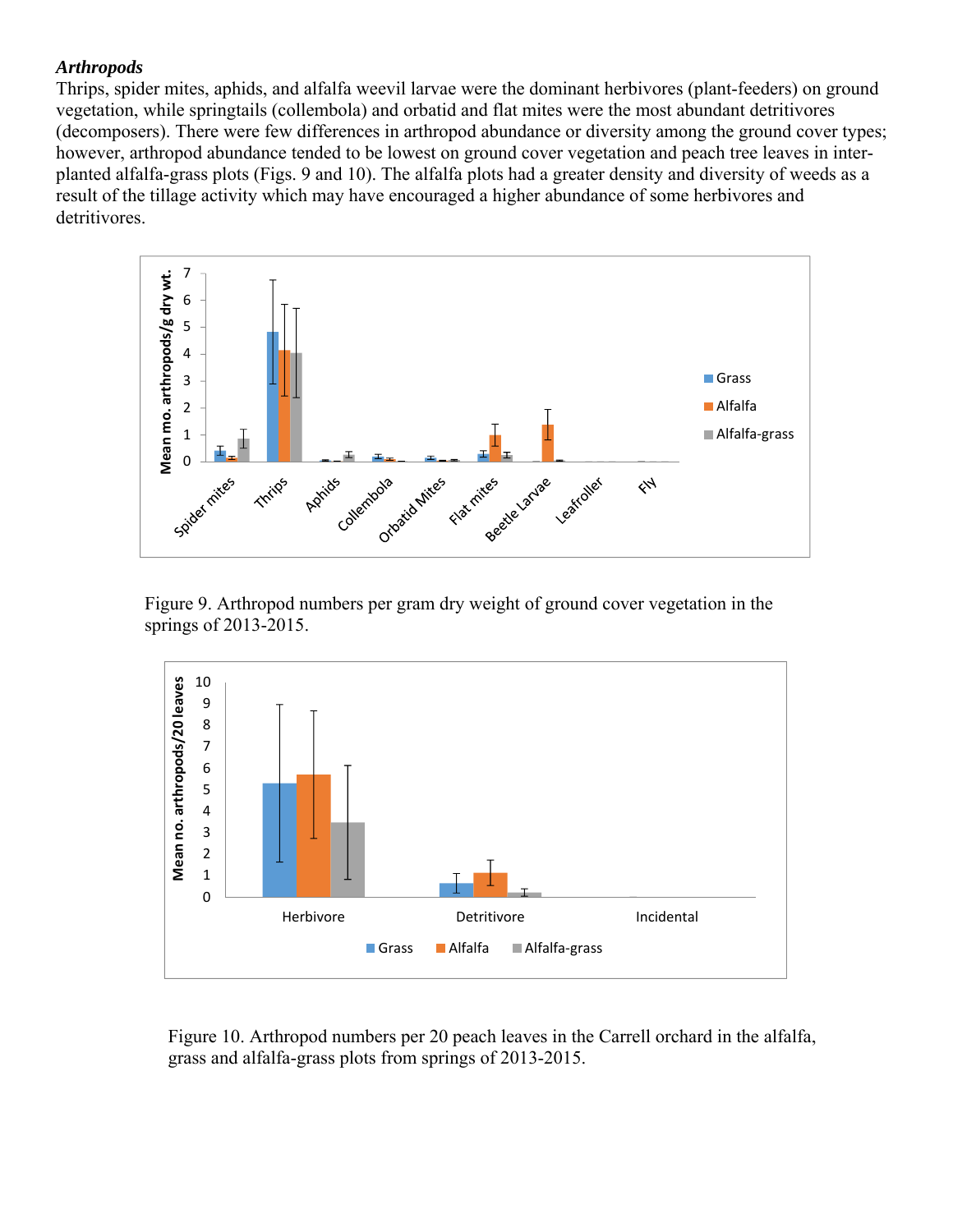# **Conclusions**

Despite heavy grazing from marmots, and greatly reduced presence of alfalfa plants in the tilled plots, tillage and planting legumes still appeared to benefit available soil nitrogen in the short-term when compared to undisturbed grass plots. In regards to a longer-term solution, inter-seeding legumes into perennial grass may be a viable option to increase soil nitrogen available to fruit trees. Yet, legumes alone did not alleviate all of the deficiencies found in the peach trees in the Carrell Orchard. The trees would benefit from receiving foliar sprays of calcium, iron, and manganese, in addition to nitrogen in the form of compost or other organic fertilizers. Plant cover only modestly influenced arthropod species and abundance: tillage seemed to increase the abundance and variety of arthropods in the peach trees. This may have been caused by invasion of weeds into tilled plots and lack of competition from the alfalfa due to heavy grazing by marmots. CRNP has recently been given permission to begin applying manure compost to increase soil nitrogen, phosphorus and tree health. Gradually, soil nitrogen availability and soil health should improve. Despite limited resources and constraints in wildlife management, this study demonstrated that soil health and quality could be improved with plantings of inter-seeded legumes while not perturbing the arthropod abundance and diversity in orchard trees, which could cause pest outbreaks. This strategy shows promise for alleviating soil N deficiencies in the long-term and reducing the need for purchased inputs.

This project was supported by a grant from the USDA Organic Research and Education Initiative (OREI), Utah State University Extension, and the Utah Agricultural Experiment Station.

## **Related Fact Sheets**

Preparing Garden Soil: https://extension.usu.edu/files/publications/factsheet/HG\_H\_01.pdf

Soil Testing Guide for Home Gardens: https://extension.usu.edu/files/publications/factsheet/HG\_H\_05.pdf

Understanding your Soil Test Report: http://extension.usu.edu/files/publications/publication/AG\_Soils\_2008-01pr.pdf

Preparing and Improving Garden Soil: https://extension.usu.edu/files/publications/factsheet/pub\_\_8066784.pdf

### **References**

- Cooperband, L. 2002. Building Soil Organic Matter with Organic Amendments. Center for Integrated Agricultural Systems, College of Agriculture and Life Sciences, University of Wisconsin Madison.
- Hartwig, N. L., and H.U. Ammon. 2002. Cover crops in living mulches. 50th anniversary invited article. Weed Sci. 50: 688Ð699.
- Hoagland, L., L. Carpenter-Boggs, D. Granatstein, M. Mazzola, J. Smith, F. Peryea, and J.P. Reganold. 2008. Orchard floor management effects on nitrogen fertility and soil biological activity in a newly established organic apple orchard. Biol. Fert. Soils 45:11-18.
- Hogue, E.J., J.A. Cline, G. Neilsen, and D. Neilsen. 2010. Growth and yield responses to mulches and cover crops under low potassium conditions in drip irrigated apple orchards on coarse soils. HortScience 45:1866- 1871.